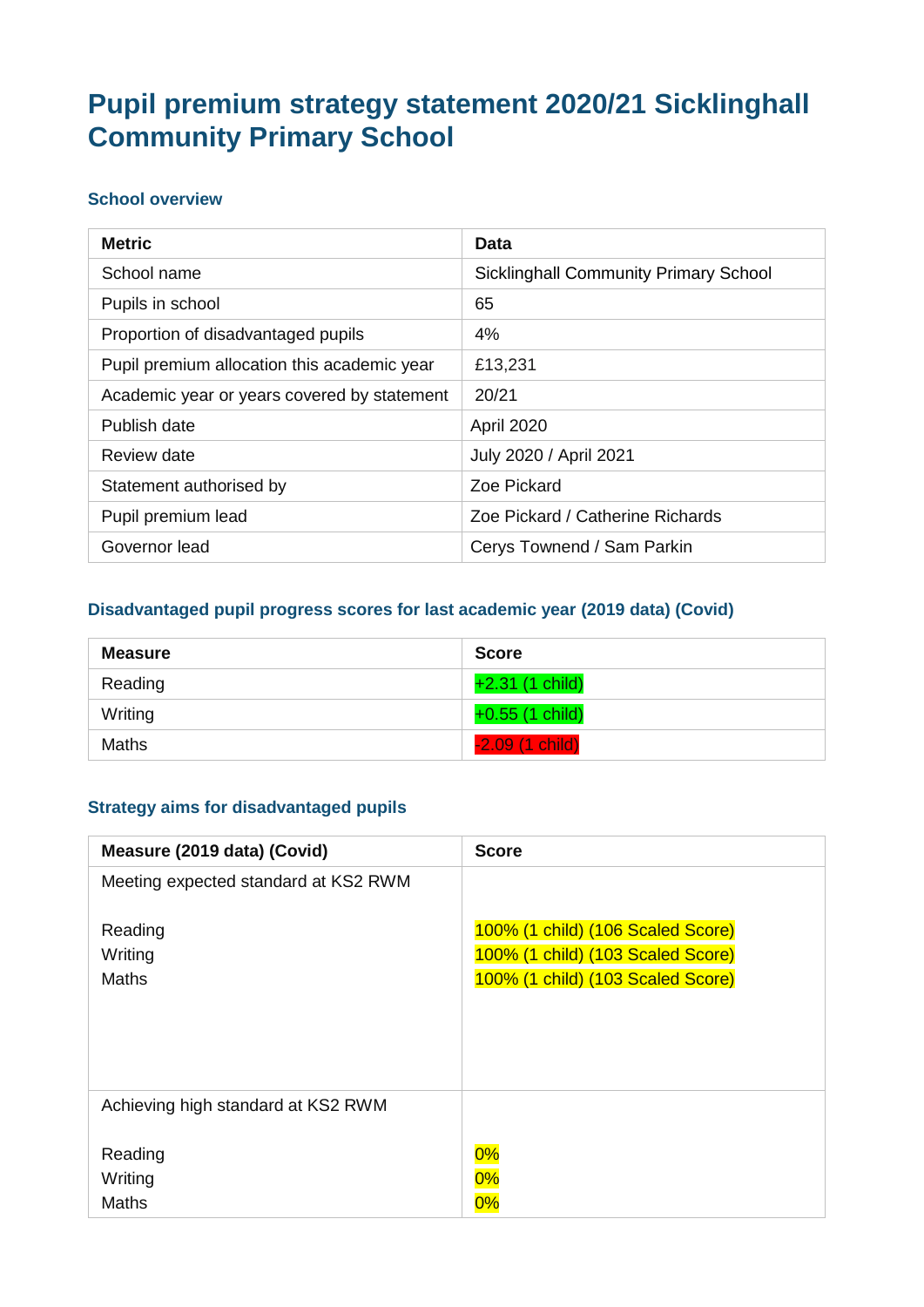| <b>Measure</b><br>2020/21                                                             | <b>Activity</b>                                                                                                                                                                                                                                                                                                                                                                                                                                                                                                                                                                                                                                                                                                                                                                                                                                                                                                                                                                                                                                                                                                                                             |
|---------------------------------------------------------------------------------------|-------------------------------------------------------------------------------------------------------------------------------------------------------------------------------------------------------------------------------------------------------------------------------------------------------------------------------------------------------------------------------------------------------------------------------------------------------------------------------------------------------------------------------------------------------------------------------------------------------------------------------------------------------------------------------------------------------------------------------------------------------------------------------------------------------------------------------------------------------------------------------------------------------------------------------------------------------------------------------------------------------------------------------------------------------------------------------------------------------------------------------------------------------------|
| Priority 1<br>To narrow the<br>attainment gap<br>between<br>disadvantaged<br>and non- | Improve staff understanding of Adverse Childhood Experiences and embed Trauma Informed<br>Practice in school. Staff must all be aware that children need to be in their 'upstairs brain' in order to<br>access learning. SEMH needs come first, followed by academic needs. Emotion Coaching Strategies<br>and Relax Kids strategies to be implemented.<br>Ensure all relevant staff have received training to deliver the 'Letters and Sounds' scheme effectively.                                                                                                                                                                                                                                                                                                                                                                                                                                                                                                                                                                                                                                                                                         |
| disadvantaged<br>pupils                                                               | Delivered by Heather Russell - SEA - and other training from Burley Woodhead English Hub, this<br>will ensure that disadvantaged pupils obtain the required attainment outcomes against their peers<br>Nationally, based on the Phonics Check.                                                                                                                                                                                                                                                                                                                                                                                                                                                                                                                                                                                                                                                                                                                                                                                                                                                                                                              |
|                                                                                       | Ensure that disadvantaged children access additional Phonics / Spelling / Reading interventions and<br>strategies - there should be two sessions: whole class so they don't fall behind AND intervention to<br>consolidate and fill in the gaps.                                                                                                                                                                                                                                                                                                                                                                                                                                                                                                                                                                                                                                                                                                                                                                                                                                                                                                            |
| Priority 2<br>For all<br>disadvantaged<br>pupils in school to                         | Work with the Maths Hub (Joanne Hattersly) and English Hubs (Burley Woodhead) to ensure all<br>progress scores for disadvantaged pupils are in the positive range at the end of KS2 in Reading,<br>Writing and Maths.                                                                                                                                                                                                                                                                                                                                                                                                                                                                                                                                                                                                                                                                                                                                                                                                                                                                                                                                       |
| make or exceed<br>nationally<br>expected progress<br>rates.                           | Ensure all staff understand how Oracy and Vocabulary work as a vital aspect of daily Teaching and<br>Learning to close the gap. Work with Therese O'Sullivan (language specialist) as part of English<br>Curriculum development.                                                                                                                                                                                                                                                                                                                                                                                                                                                                                                                                                                                                                                                                                                                                                                                                                                                                                                                            |
|                                                                                       | Outline curriculum progression Knowledge and Skill Milestones so that SLT and Curriculum<br>Coordinators can track disadvantaged children across the curriculum to ensure all disadvantaged<br>meet age related expectations (at least) in Foundation subjects.                                                                                                                                                                                                                                                                                                                                                                                                                                                                                                                                                                                                                                                                                                                                                                                                                                                                                             |
| <b>Barriers</b> to<br>learning these<br>priorities address                            | Ensuring that staff use evidence-based whole-class teaching interventions<br>$\bullet$<br>Small cohorts result in skewed data.<br>$\bullet$<br>Ensuring staff understand the importance of vocabulary and Oracy for closing the gap between<br>$\bullet$<br>disadvantaged and other groups of children and follow the concept of 'every child every day' for<br>Oracy development.<br>Historically, KS1 and KS2, children are unlikely to use developed / progressive talk strategies to<br>$\bullet$<br>connect ideas and explain what is happening coherently; staff now need ti embed strategies from<br>training.<br>Covid has halted the consistent implementation of and impact of training delivered previously to<br>$\bullet$<br>address these gaps.<br>5/6 (83.3%) disadvantaged children are SEND/ vulnerable requiring high levels of SEMH care,<br>$\bullet$<br>1:1 GTA support (without EHCP) and 1 with additional medical needs and an EHCP.<br>Attendance and Punctuality issues for some children at times. N.B. Attendance figures are<br>$\bullet$<br>currently good for Pupil Premium pupils -we would like to maintain this next year |
| Projected<br>spending                                                                 | All staff will be able to confidently meet the specific SEMH needs of identified pupils within a<br>$\bullet$<br>classroom setting; and to target the specific knowledge and understanding needs across the<br>curriculum<br>through<br>Quality<br>First<br>Teaching<br>targeted<br>interventions.<br>and<br>£4,200<br>Enable eligible pupils to access trips and visits over and above the prescribed curriculum that will<br>$\bullet$<br>enhance their experience, improve confidence and enable them to find new skills, talents and<br>interests to take into the next stage of their development.<br>Therapy sessions - TA Training and overtime to deliver Lego Therapy £1000<br>$\bullet$                                                                                                                                                                                                                                                                                                                                                                                                                                                           |
|                                                                                       | eligible<br>included<br>All<br>pupils<br>fully<br>all<br>school<br>life.<br>are<br>in<br>aspects<br>0f<br>$\bullet$<br>£1500<br>Anxiety and stress is reduced and coping strategies for individual home-life situations are<br>embedded into the intervention programme - Relax Kids strategies £1500<br>Bespoke and individual strategies will be funded to meet specific needs though TA intervention.<br>$\bullet$<br>£4950                                                                                                                                                                                                                                                                                                                                                                                                                                                                                                                                                                                                                                                                                                                              |
|                                                                                       | Big Cat Scheme Starter pack of books – Reception to Y6 to ensure accelerated progression for<br>disadvantaged pupils: £1400<br>Total: £14,550 + cost of additional teacher for smaller class sizes to enable accelerated support for<br>disadvantaged children.                                                                                                                                                                                                                                                                                                                                                                                                                                                                                                                                                                                                                                                                                                                                                                                                                                                                                             |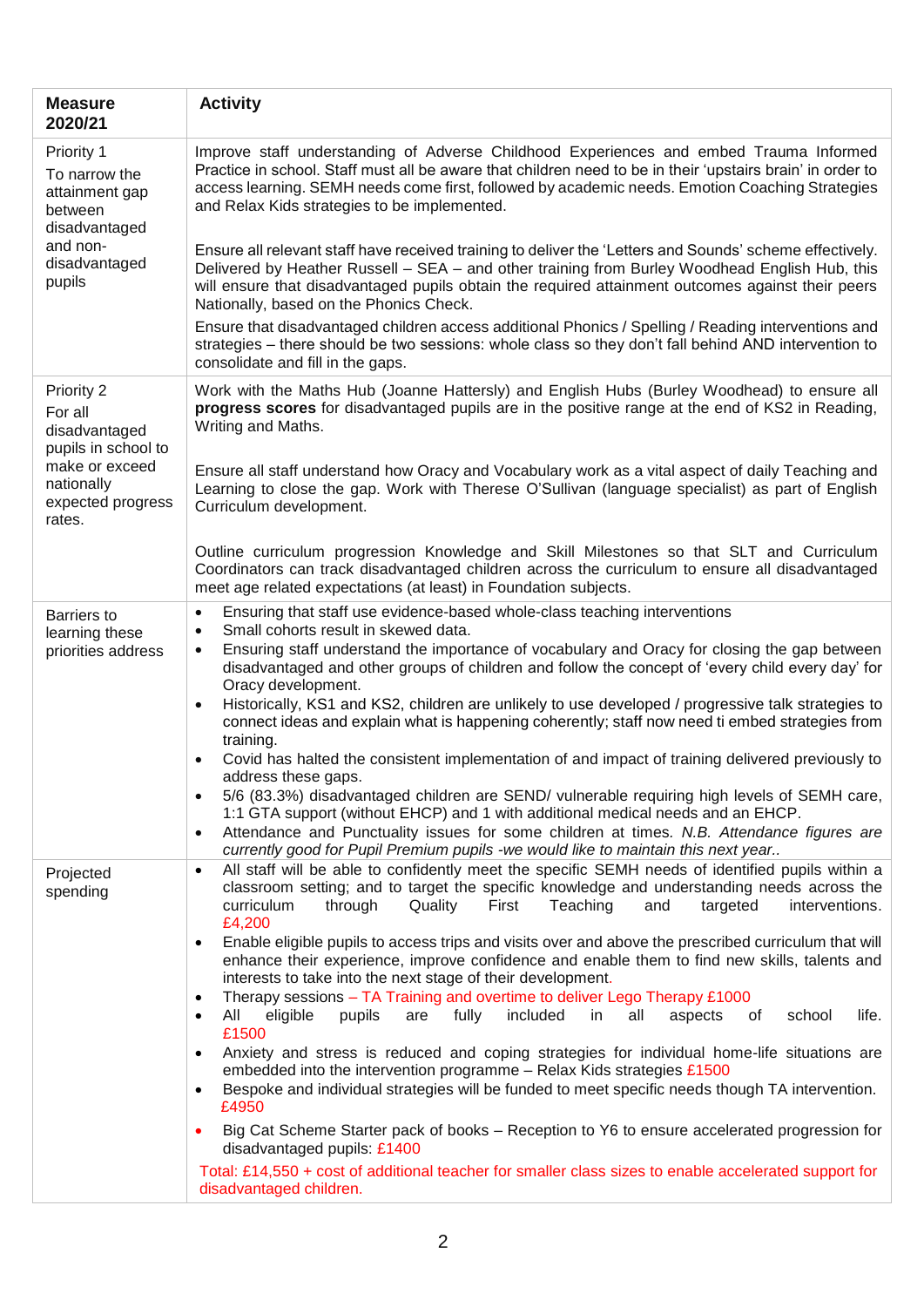# **Teaching priorities for current academic year**

| Aim                                                                                                                                                                                                           |                                  |                   | <b>Target</b>                                                                                                                                      |                                                                                                             |              |                    |            |               | <b>Target date</b> |  |
|---------------------------------------------------------------------------------------------------------------------------------------------------------------------------------------------------------------|----------------------------------|-------------------|----------------------------------------------------------------------------------------------------------------------------------------------------|-------------------------------------------------------------------------------------------------------------|--------------|--------------------|------------|---------------|--------------------|--|
| Progress in Reading                                                                                                                                                                                           |                                  |                   |                                                                                                                                                    | Improved Progress Measure, in line with / better<br>than national average progress scores in KS2<br>Reading |              |                    |            |               | July 2021*         |  |
| Progress in Writing                                                                                                                                                                                           |                                  |                   |                                                                                                                                                    | Improved Progress Measure, in line with / better<br>than national average progress scores in KS2<br>Writing |              |                    |            |               | July 2021*         |  |
| Progress in Mathematics                                                                                                                                                                                       |                                  |                   | Maths                                                                                                                                              | Improved Progress Measure, in line with / better<br>than national average progress scores in KS2            |              |                    |            |               | July 2021*         |  |
| Phonics                                                                                                                                                                                                       |                                  |                   |                                                                                                                                                    | Achieve national average expected standard in<br>PSC (track disadvantaged children's progress in<br>scores) |              |                    |            |               | July 2021*         |  |
| Other                                                                                                                                                                                                         |                                  |                   | Ensure attendance of disadvantaged pupils is<br>above 95% (September 2020 - April 2021<br>including attendance for Remote Learning<br>$= 95.91\%)$ |                                                                                                             |              |                    |            |               | July 2021*         |  |
| *No Summer 2020 SATs and announced no SATS for 2021 due to Covid disruption to education.<br>*Aims to continue for 2021/22.<br>*Disadvantaged (where SEND does not prohibit this) to pass Phonics Test by Y2. |                                  |                   |                                                                                                                                                    |                                                                                                             |              |                    |            |               |                    |  |
| Phonics Results November 2020: Pass = 100% / 62% GD                                                                                                                                                           |                                  |                   |                                                                                                                                                    |                                                                                                             |              |                    |            |               |                    |  |
|                                                                                                                                                                                                               |                                  |                   | Em-<br><b>SEND</b><br>(Pre KS<br>Standards)                                                                                                        | Em<br>(WTS)                                                                                                 | Em+<br>(WTS) | <b>M-</b><br>(ARE) | M<br>(ARE) | $M+$<br>(ARE) | Ex<br>(GD)         |  |
|                                                                                                                                                                                                               | <b>Pass</b><br>$Mark =$<br>32/40 | <b>Score</b>      | 0-10                                                                                                                                               | $11 - 21$                                                                                                   | 22-31        | 32-33              | 34-35      | 36-37         | 38-40              |  |
|                                                                                                                                                                                                               |                                  | Year <sub>2</sub> | 0%                                                                                                                                                 | 0%                                                                                                          | 0%           | 0%                 | 15.3%      | 27%           | 62%                |  |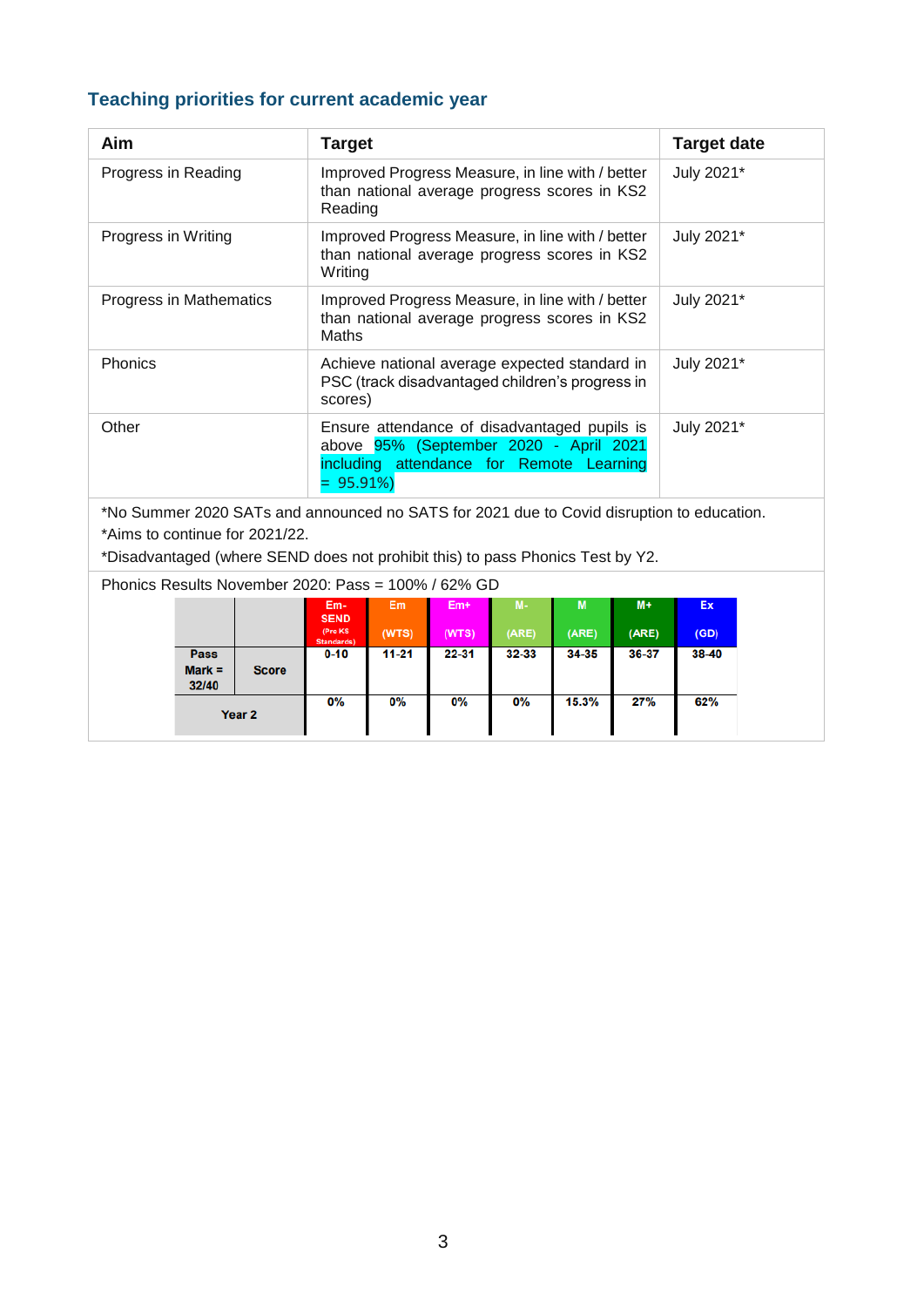# **Targeted academic support for current academic year for Disadvantaged Pupils.**

| <b>Measure</b>                                                                                                         | <b>Activity</b>                                                                                                                                                                                                                                                                                                                                                                                                                                                                                                                                                                                                                                                                                                                                                                                                                                                                                                                                                                                                                                                                                                                                                                                                                                                                                                                                                                                                                                                                                                                                                                                                                                  |  |  |  |
|------------------------------------------------------------------------------------------------------------------------|--------------------------------------------------------------------------------------------------------------------------------------------------------------------------------------------------------------------------------------------------------------------------------------------------------------------------------------------------------------------------------------------------------------------------------------------------------------------------------------------------------------------------------------------------------------------------------------------------------------------------------------------------------------------------------------------------------------------------------------------------------------------------------------------------------------------------------------------------------------------------------------------------------------------------------------------------------------------------------------------------------------------------------------------------------------------------------------------------------------------------------------------------------------------------------------------------------------------------------------------------------------------------------------------------------------------------------------------------------------------------------------------------------------------------------------------------------------------------------------------------------------------------------------------------------------------------------------------------------------------------------------------------|--|--|--|
| Priority 1<br>Reading                                                                                                  | To ensure that the new Phonic Reading Scheme Collins Big Cat is monitored closely so<br>$\bullet$<br>that all pupils and pupils making below expected progress are identified in Target Setting<br>meetings and additional reading opportunities are planned and delivered.<br>Target disadvantaged pupils using in house data and provide an allocated TA to deliver<br>$\bullet$<br>interventions.<br>Explore alternative assessment measure to show progress for PP / SEND children.<br>$\bullet$<br>Consider the implementation of B-Squared alongside in-house monitoring systems.<br>To ensure Reading opportunities are being embedded in all curriculum areas.<br>$\bullet$<br>To ensure that children are reading each evening and logging reading in their planner;<br>those who are not reading with support from home are reading at least twice per week<br>with a Teacher / TA.<br>To create a welcoming and positive reading environment in each class and the library<br>and to ensure children are being allowed to read in these areas and choose books to<br>enjoy.<br>To ensure all children (including free readers) are reading age appropriate Big Cat books<br>$\bullet$<br>to expose them to advanced vocabulary and General knowledge.<br>Teachers / TAs to monitor books being read by Disadvantaged children and ensure they<br>$\bullet$<br>are reding and changing books each week.<br>To analyse summative assessment data and identify the children who require catch up<br>$\bullet$<br>and the specific skills / sounds / domains to focus on.<br>To promote a love of reading throughout school.<br>$\bullet$ |  |  |  |
| Priority 2<br>To ensure summative<br>end of KS2 results<br>are at, or exceed,<br>national expectations<br>for progress | To increase capacity of adults so that they are working across cohorts from Rec to Y6 to<br>$\bullet$<br>provide a more reactive interventions resulting in positive progress gains.<br>To upskill support staff with appropriate approaches and pedagogy to teaching<br>$\bullet$<br>interventions.<br>To identify pupils who may require more targeted support on a daily basis.<br>$\bullet$<br>To ensure all staff are trained and delivering Emotion Coaching / using Trauma Informed<br>$\bullet$<br>Practice so that children's brains are ready to learn. Continue to work with Marianne<br>Doonan.                                                                                                                                                                                                                                                                                                                                                                                                                                                                                                                                                                                                                                                                                                                                                                                                                                                                                                                                                                                                                                      |  |  |  |
| Barriers to learning<br>these priorities<br>address                                                                    | Pupils have been working remotely for a considerable time with all children not eligible<br>$\bullet$<br>remaining away from school during lockdown.<br>Pupils SEMH needs may not be currently met at home and thus mean they are not in a<br>$\bullet$<br>position to make accelerated progress.<br>Learning behaviours at lunchtime may need developing due to long periods of self-<br>$\bullet$<br>isolation / socialisation being limited to their class bubble.                                                                                                                                                                                                                                                                                                                                                                                                                                                                                                                                                                                                                                                                                                                                                                                                                                                                                                                                                                                                                                                                                                                                                                            |  |  |  |
| Projected spending                                                                                                     | Additional Big Cat Books - Reception to Y6 to ensure accelerated progression for<br>$\bullet$<br>disadvantaged pupils: £1,597.50<br>Additional SATPIN reading books for EYFS: £136<br>$\bullet$<br>Additional Letters and Sounds Resources for EYFS / KS1 £436.10<br>Phonics Training for staff members - £595<br>$\bullet$<br>Additional TA Hours for Interventions: £500<br>$\bullet$<br>Specialist support from Therese O Sullivan – Language Development £395 x 6 = £2370<br>$\bullet$<br>Specialist support from Maths Mastery Hub / Writing Consultant to improve progress<br>$\bullet$<br>measures: $4 \times £395 + 6 \times £395 = £3950$<br>Maths Mastery Training for TAs - £595 x $2 = £1190$<br>$\bullet$<br>Sensory resources - SEMH to ensure children ready to learn - £500<br>$\bullet$<br>Smaller class sizes (3 Teachers rather than 2) and EYFS in single cohort provision to<br>allow high quality Phonics interventions and more targeted support for children in<br>smaller cohorts: A proportion of £36,961 + on costs<br>Total = £11,274.60 + cost of additional Teacher for smaller classes.                                                                                                                                                                                                                                                                                                                                                                                                                                                                                                                           |  |  |  |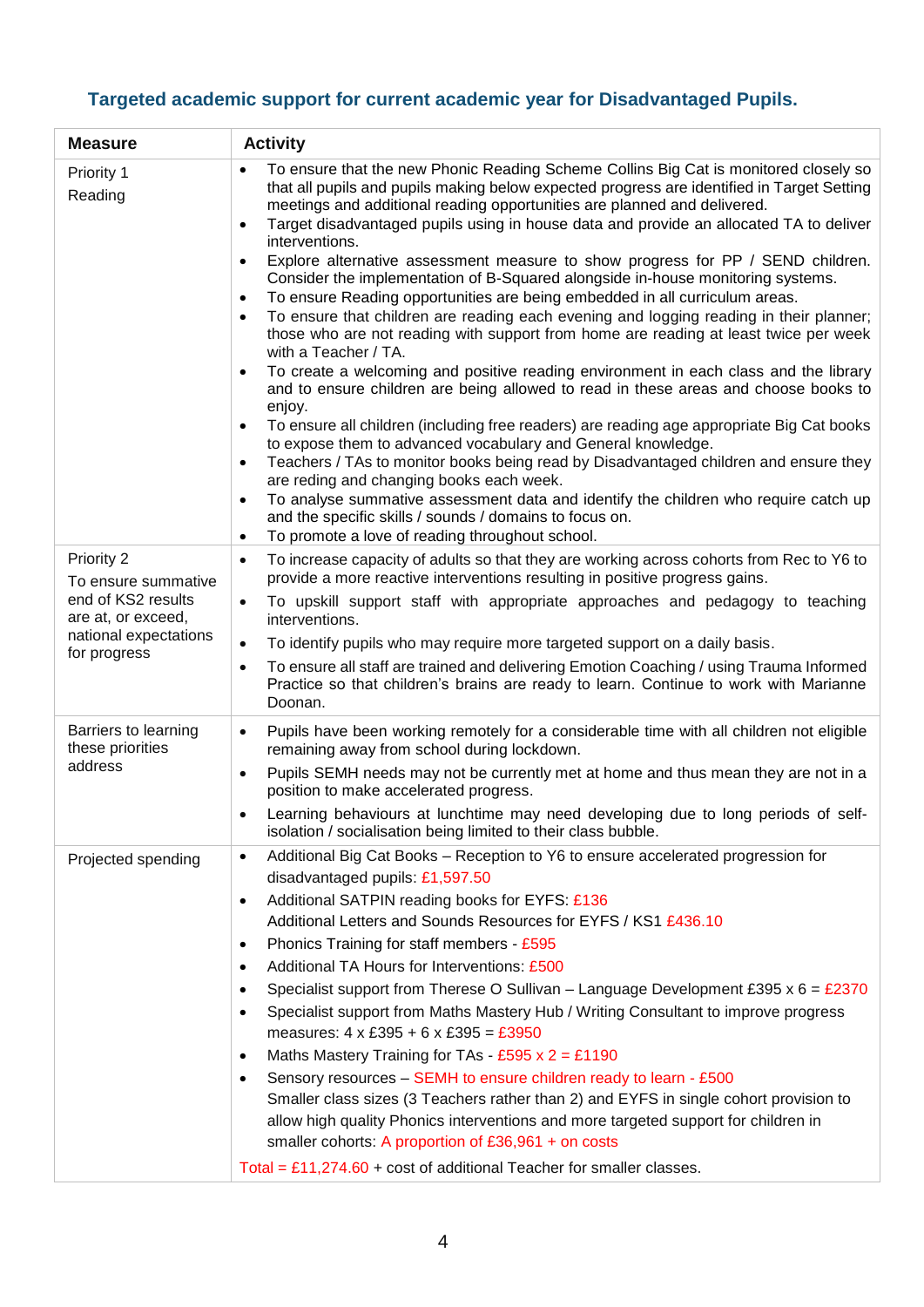# **Wider strategies for current academic year**

| <b>Measure</b>                                                                                                                         | <b>Activity</b>                                                                                                                                                                                                                                                                                                                                                                                                                                                                                                                                                                                                                                                                                                                                                                                                                                                                                                        |  |  |
|----------------------------------------------------------------------------------------------------------------------------------------|------------------------------------------------------------------------------------------------------------------------------------------------------------------------------------------------------------------------------------------------------------------------------------------------------------------------------------------------------------------------------------------------------------------------------------------------------------------------------------------------------------------------------------------------------------------------------------------------------------------------------------------------------------------------------------------------------------------------------------------------------------------------------------------------------------------------------------------------------------------------------------------------------------------------|--|--|
| Priority 1<br>To improve<br>progress<br>the<br>of<br>disadvantaged pupils and ensure<br>they are in line with national<br>expectations | To identify pupils who are falling behind national averages and to provide<br>$\bullet$<br>tailored support for them in school, including tailored support for families with<br>low attendance and / or engagement, working with key members of staff and<br>Governors. Embed times in the day for these children to engage with<br>structured activities such as Number Blocks / Alpha Blocks / TTRockstars /<br>SpellingShed and to read to an adult.<br>Data to be collected to show progress for these pupils.<br>$\bullet$<br>Due to the disadvantaged / SEND children overlap, embed the use of B-<br>$\bullet$<br>Squared to track smaller steps for these children in the areas which are<br>weakest.<br>Ensure that all curriculum areas have 'Working Towards' milestones and that<br>these aspects are focused on in planning / resources / Teaching and Learning<br>for groups of children who require it. |  |  |
|                                                                                                                                        | To ensure the curriculum is balanced and carefully sequenced, and the<br>$\bullet$<br>Creative Curriculum allows opportunities for cultural development to broaden<br>horizons beyond the small rural communities.<br>To allow all disadvantaged children financial support where required for<br>$\bullet$<br>Educational Visits / Residentials.                                                                                                                                                                                                                                                                                                                                                                                                                                                                                                                                                                      |  |  |
| Priority 2<br>To enhance pupils' cultural capital                                                                                      | To allow pupils to partake in visits, both virtually and in school, which build on<br>$\bullet$<br>skills and knowledge from Creative Curriculum lessons and adaptations to<br>current restrictions caused by Covid-19                                                                                                                                                                                                                                                                                                                                                                                                                                                                                                                                                                                                                                                                                                 |  |  |
| breadth<br>by providing<br>a<br>of<br>experiences                                                                                      | To provide greater enrichment opportunities for disadvantaged pupils.<br>$\bullet$                                                                                                                                                                                                                                                                                                                                                                                                                                                                                                                                                                                                                                                                                                                                                                                                                                     |  |  |
|                                                                                                                                        | To have specific departure days for curriculum topics to engage<br>$\bullet$<br>disadvantaged pupils with the learning.                                                                                                                                                                                                                                                                                                                                                                                                                                                                                                                                                                                                                                                                                                                                                                                                |  |  |
|                                                                                                                                        | To provide opportunities for children to 'see the world' and be inspired by<br>$\bullet$<br>experiences e.g. Might Zulu Nation, African Arts, Steel Drums etc.                                                                                                                                                                                                                                                                                                                                                                                                                                                                                                                                                                                                                                                                                                                                                         |  |  |
|                                                                                                                                        | To ensure that the curriculum is awash with inspirational BAME and female<br>figures.                                                                                                                                                                                                                                                                                                                                                                                                                                                                                                                                                                                                                                                                                                                                                                                                                                  |  |  |
|                                                                                                                                        | Poor attendance, including the impact of Covid-19<br>$\bullet$                                                                                                                                                                                                                                                                                                                                                                                                                                                                                                                                                                                                                                                                                                                                                                                                                                                         |  |  |
|                                                                                                                                        | Lowered resilience and inability to work with their peers as they had been<br>$\bullet$<br>prior to Covid-19                                                                                                                                                                                                                                                                                                                                                                                                                                                                                                                                                                                                                                                                                                                                                                                                           |  |  |
| learning<br><b>Barriers</b><br>to<br>these                                                                                             | Inability to focus for prolonged periods of time                                                                                                                                                                                                                                                                                                                                                                                                                                                                                                                                                                                                                                                                                                                                                                                                                                                                       |  |  |
| priorities address                                                                                                                     | Ensure targeted children attend breakfast club and have access to the<br>٠<br>Learning Mentor team                                                                                                                                                                                                                                                                                                                                                                                                                                                                                                                                                                                                                                                                                                                                                                                                                     |  |  |
|                                                                                                                                        | Covid19 measures limit visitors coming into school, experiences that can be<br>enjoyed outside of school and the breadth of virtual platforms is not always<br>viable.                                                                                                                                                                                                                                                                                                                                                                                                                                                                                                                                                                                                                                                                                                                                                 |  |  |
|                                                                                                                                        | Projection for $2021/22 = £12,760$                                                                                                                                                                                                                                                                                                                                                                                                                                                                                                                                                                                                                                                                                                                                                                                                                                                                                     |  |  |
|                                                                                                                                        | TA Support for interventions - £2750                                                                                                                                                                                                                                                                                                                                                                                                                                                                                                                                                                                                                                                                                                                                                                                                                                                                                   |  |  |
|                                                                                                                                        | TA overtime for Additional Reading Interventions £2400                                                                                                                                                                                                                                                                                                                                                                                                                                                                                                                                                                                                                                                                                                                                                                                                                                                                 |  |  |
|                                                                                                                                        | CPD – to ensure progress for disadvantaged pupils £2500                                                                                                                                                                                                                                                                                                                                                                                                                                                                                                                                                                                                                                                                                                                                                                                                                                                                |  |  |
|                                                                                                                                        | Residential / Educational visit support: £3000                                                                                                                                                                                                                                                                                                                                                                                                                                                                                                                                                                                                                                                                                                                                                                                                                                                                         |  |  |
| Projected spending                                                                                                                     | SEMH / Sensory Resources including Relax Kids = £1500                                                                                                                                                                                                                                                                                                                                                                                                                                                                                                                                                                                                                                                                                                                                                                                                                                                                  |  |  |
|                                                                                                                                        | Resources for bespoke interventions for disadvantage children e.g. Lego<br>Therapy = $£1000$                                                                                                                                                                                                                                                                                                                                                                                                                                                                                                                                                                                                                                                                                                                                                                                                                           |  |  |
|                                                                                                                                        | 3 classes instead of 2 for reduced adult / pupil ratio – cost of MPS6 teacher                                                                                                                                                                                                                                                                                                                                                                                                                                                                                                                                                                                                                                                                                                                                                                                                                                          |  |  |